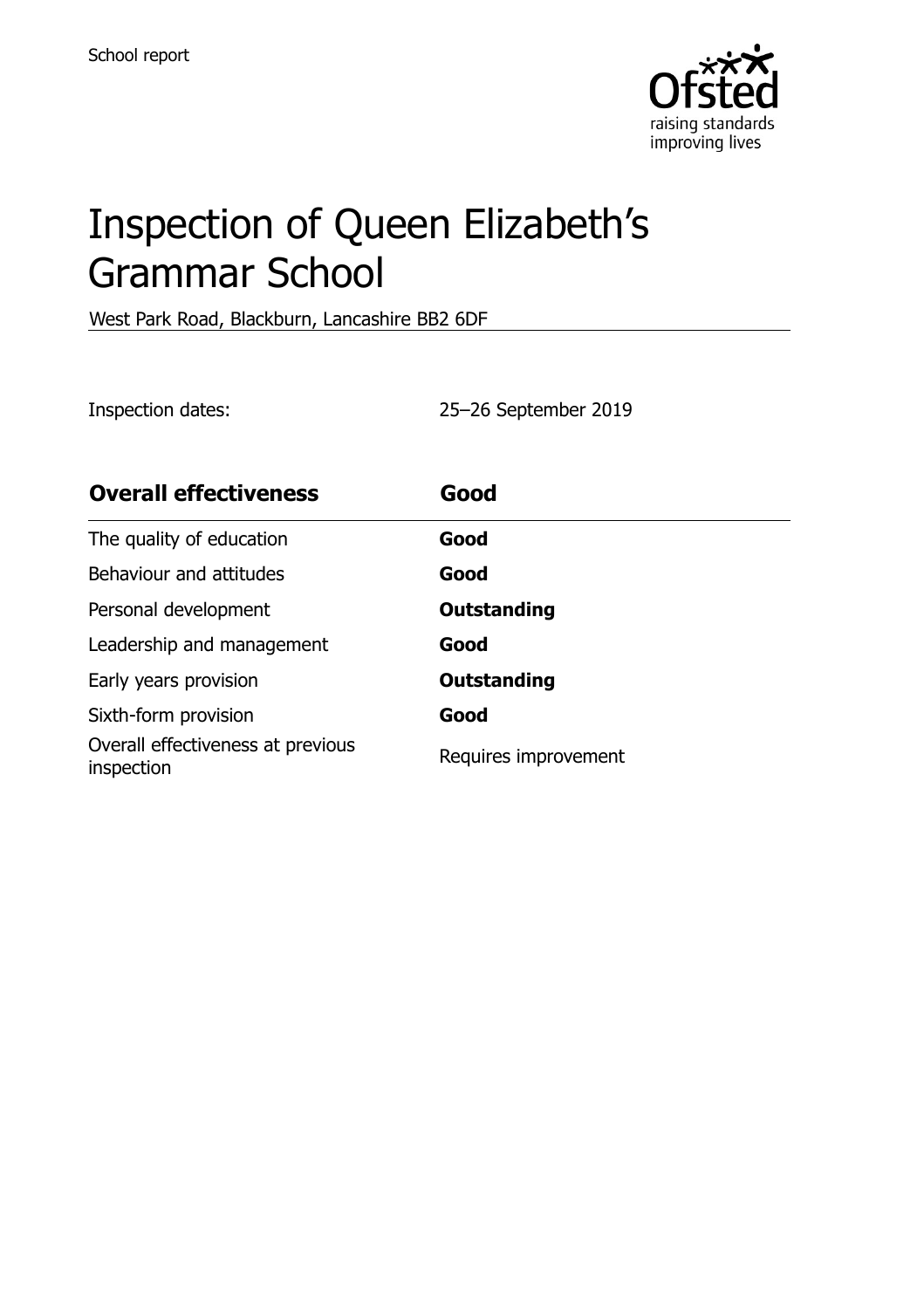

# **What is it like to attend this school?**

Staff are ambitious for all pupils. Most pupils live up to these high expectations. They work hard in lessons and show commitment to becoming well-rounded individuals.

Most pupils enjoy coming to school and wear their uniform with pride. They value the strong sense of community and feel a sense of belonging. Pupils feel safe and appreciate the support that they receive from staff. They told us that staff are friendly and approachable.

Pupils generally behave well in lessons and around the school site. Bullying is rare at the school. When it does happen, staff deal with it well. Pupils who join the school at different times are made to feel welcome. They settle quickly and adopt the 'QEGS way'.

Pupils show respect for each other. They appreciate what different religions and cultures have in common. They also value difference.

Pupils benefit from an exceptional range of opportunities beyond the formal curriculum. These experiences help pupils to grow as human beings. They also ensure that pupils leave the school with fond memories. Pupils leave Queen Elizabeth's Grammar School with an appreciation of what the world has to offer.

#### **What does the school do well and what does it need to do better?**

Pupils study an exceptionally broad and ambitious curriculum. Since the last inspection, staff have considered the content of the curriculum deeply. Teachers from the primary phase now work closely with their secondary colleagues to carefully plan subject curriculums that run from the early years to the sixth form.

Most subject curriculums are now well planned. This helps pupils to know and remember more as they move through the school. Pupils are confident at recalling previously learned work and relating it to new learning. For example, I saw pupils in Year 9 applying their knowledge of the difference between weathering and erosion to their current work on rivers.

Despite this, some subjects are not as well planned as others. In particular, leaders are still focusing on the redesign of the English, mathematics and history curriculums. This is because these curriculums are not as ambitious and exciting as others. Pupils' learning in these subjects is not structured as well as elsewhere.

Pupils learn foreign languages very well from key stage 2 onwards. Pupils learn three different languages in Year 8. They study French or Spanish, as well as German and Latin.

Leaders have also prioritised pupils' learning in the humanities. In the secondary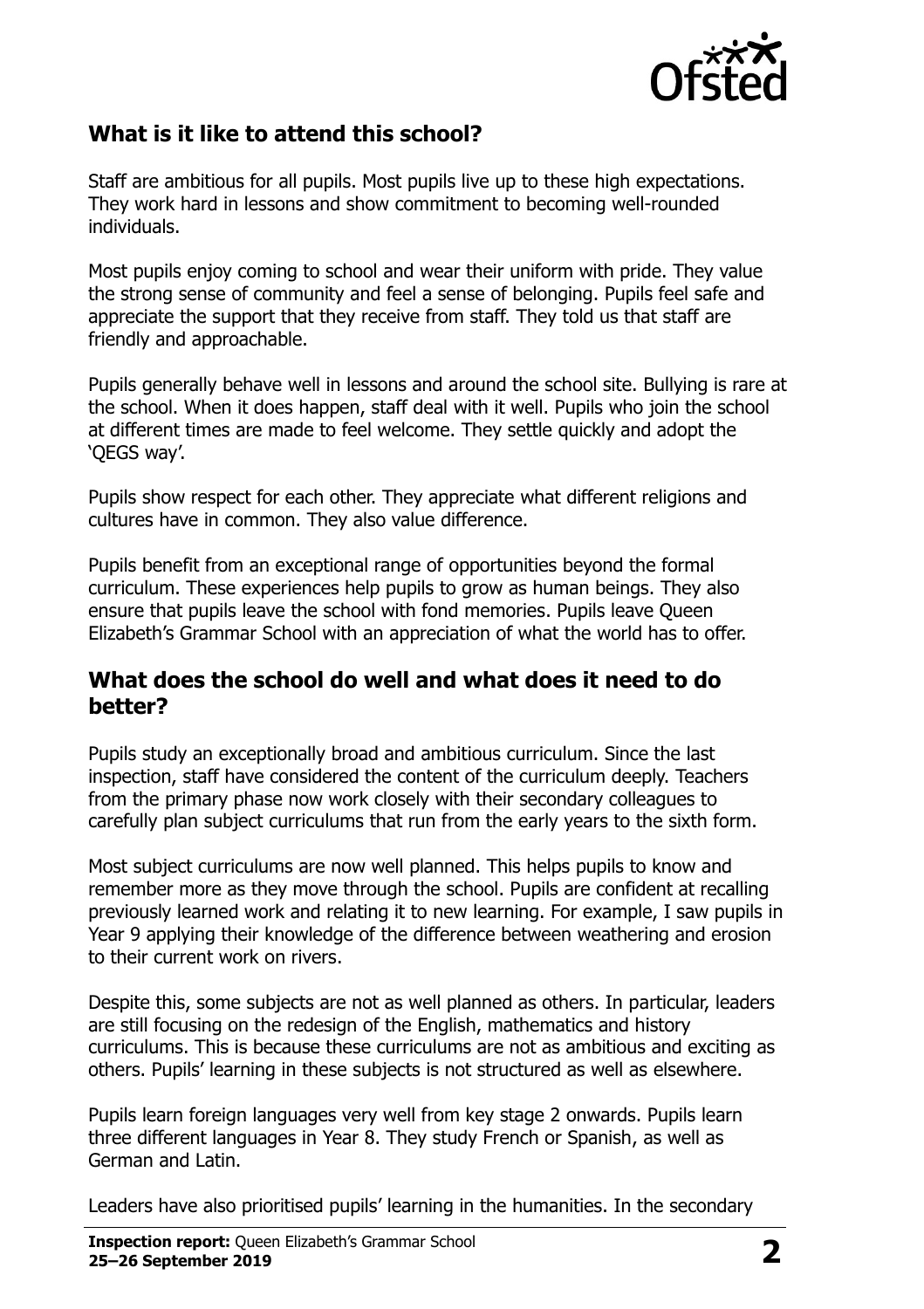

phase, pupils' learning in history and geography is supported by their study of ethics and philosophy and classics. The school has made it compulsory to study at least one foreign language and humanities subject in key stage 4. This reflects the school's commitment to entering almost all pupils for the English Baccalaureate.

The school also promotes the arts. Pupils' learning in music and art is well planned. Teachers have high expectations for what pupils should know and be able to do in these subjects. For example, pupils in the primary phase learn about various artists from history, such as Salvador Dali. Pupils develop their skills and confidence in these subjects. As a result, the arts are growing in popularity. Over 70% of pupils currently in Year 9 have opted to study art, design technology or music at GCSE.

Pupils' achievement has improved significantly in all key stages since the last inspection. All measures of attainment now compare favourably to national averages, from the early years to the end of key stage 4. All measures of pupils' progress are now in line with national averages in both the primary and secondary phases, except for progress in mathematics in the secondary phase.

Reading is given a high priority in the school. Children begin to learn sounds as soon as they start in Reception. The books they read match the sounds that they are learning. They soon learn to read simple words and sentences. Training for teachers enables them to help pupils who fall behind in their reading. Pupils read with greater accuracy and fluency as they move through the primary phase. Pupils from Year 6 told an inspector how much they enjoy reading. They spoke with enthusiasm about their favourite authors and genres.

In the early years, children settle quickly into the nurturing environment created by leaders. Teachers use careful assessment to judge what children know, understand and can do. Teachers use this information to identify what children need to do next. Teachers develop children's early mathematics, language and communication skills effectively. Children take part in activities that develop their understanding of the world. Most children reach a good level of development by the end of Reception. This helps ensure they are well prepared for Year 1.

The sixth form offers students the opportunity to select from a wide range of academic subjects. The majority of students go to university after completing their programmes of study. Students' progress on A-level courses has varied considerably over the last few years. Achievement has been weak in some subjects. However, there are clear signs that students are achieving better than in the past. This is because teachers have given more thought to the content of their curriculums. They have also improved their teaching. Students are articulate, well-mannered and mature. They benefit from a well-planned range of opportunities beyond their academic studies.

Pupils benefit from a stunning range of opportunities to enhance their personal development. The school's sporting offer is broad and inclusive. During the inspection, pupils were told that the school has been invited to Lords as a recognition for its commitment to cricket. All pupils from Years 1–9 have regular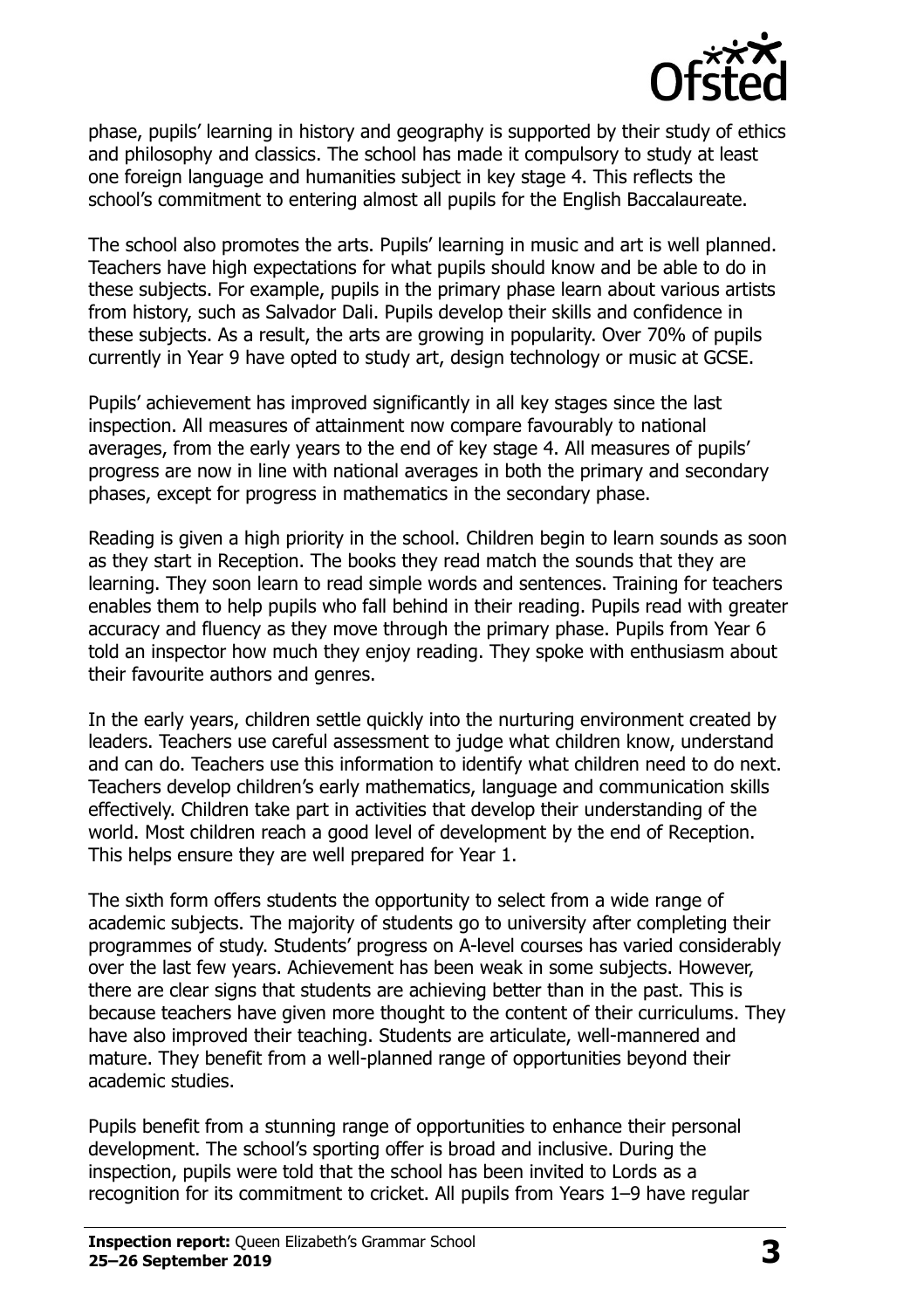

swimming lessons. Staff think carefully about how to involve all pupils in extracurricular sport and other activities. Pupils benefit from many opportunities to develop their leadership skills. For example, pupils can become prefects or join the school council. The school's personal, social, health and economic (PSHE) curriculum is exemplary. It addresses important issues, such as suicide and body image, in a sensitive and age-appropriate way.

Leaders act with integrity. They have the same high academic expectations of all pupils, including disadvantaged pupils and/or pupils with special educational needs and/or disabilities (SEND). They ensure that these pupils have the same opportunities as everyone else. The actions that they take are always in pupils' best interests. Leaders and governors have played a key role in improving the school since the last inspection.

# **Safeguarding**

The arrangements for safeguarding are effective.

Leaders have created a positive safeguarding culture. Staff are alert to any signs of abuse or neglect. They understand the safeguarding risks that are possibly more prevalent within the school's context.

Staff and governors are well trained on matters relating to pupils' safety. Pupils benefit from a wealth of age-appropriate information related to different dangers. This helps them to manage risk and act sensibly, including when online.

Vulnerable pupils are supported well. Their needs are identified quickly through the school's systems. These pupils are then provided with appropriate help. The school works well with a range of external agencies.

# **What does the school need to do to improve?**

# **(Information for the school and appropriate authority)**

- $\blacksquare$  The teaching of almost all subjects has improved significantly since the last inspection. This is reflected in the improving outcomes at all levels throughout the school. Despite this, some subjects are more developed than others. In particular, English, mathematics and history are still undergoing significant development. It is evident from leaders' actions that the weaknesses in the design and delivery of these subject curriculums are being addressed.
- However, to ensure that leaders' actions have the intended impact, they must ensure that teachers give enough thought to what they want pupils to achieve through their curriculums. They need to make sure that these curriculums reflect the same level of ambition seen in other subjects. They also need to ensure that staff receive the ongoing subject-specific training and support to help them sequence and deliver their curriculums in a way that leads to pupils learning well over time.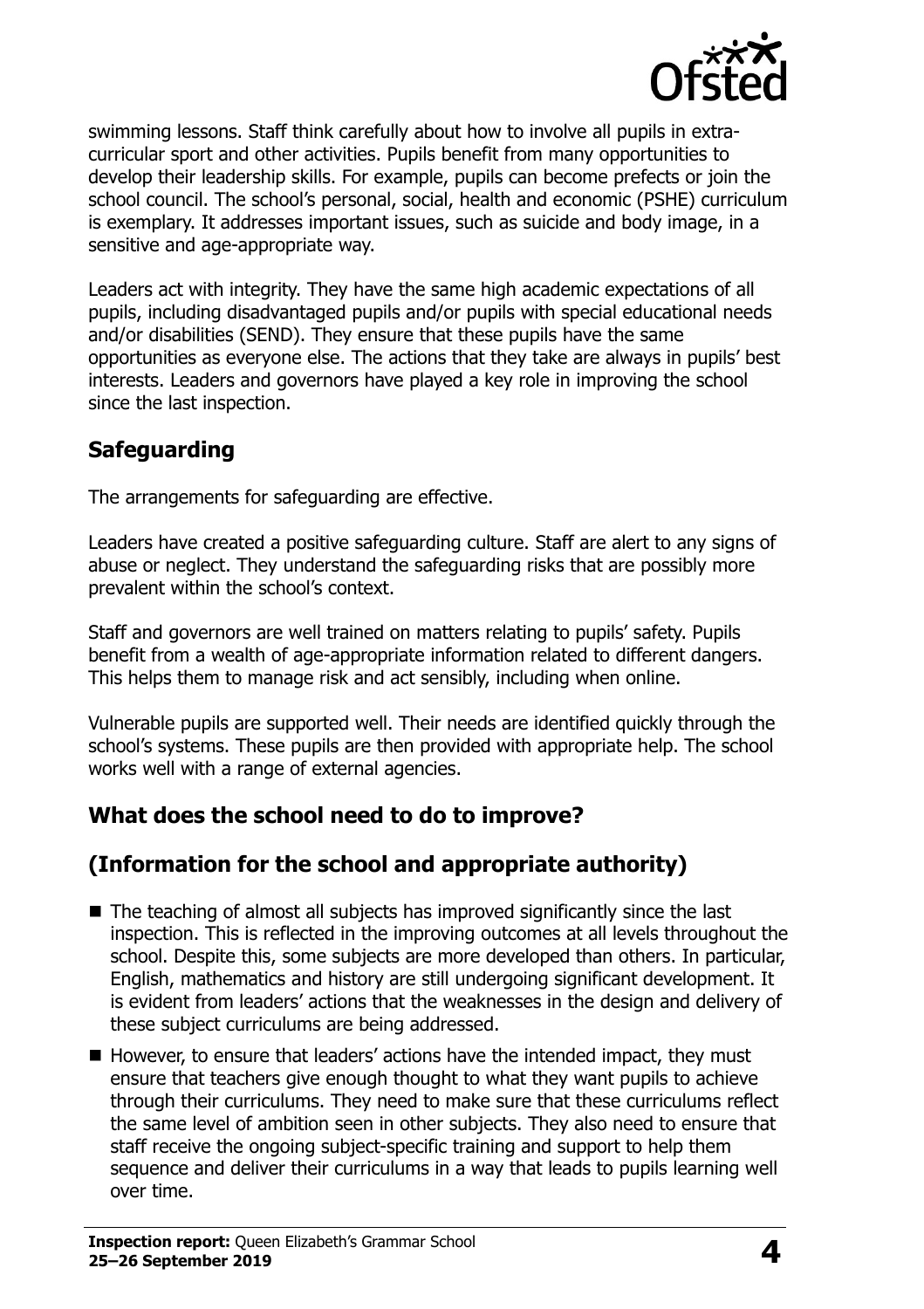

### **How can I feed back my views?**

You can use [Ofsted Parent View](http://parentview.ofsted.gov.uk/) to give Ofsted your opinion on your child's school, or to find out what other parents and carers think. We use Ofsted Parent View information when deciding which schools to inspect, when to inspect them and as part of their inspection.

The Department for Education has further quidance on how to complain about a school.

If you're not happy with the inspection or the report, you can [complain to Ofsted.](http://www.gov.uk/complain-ofsted-report)

#### **Further information**

You can search for [published performance information](http://www.compare-school-performance.service.gov.uk/) about the school.

In the report, '[disadvantaged pupils](http://www.gov.uk/guidance/pupil-premium-information-for-schools-and-alternative-provision-settings)' refers to those pupils who attract government pupil premium funding: pupils claiming free school meals at any point in the last six years and pupils in care or who left care through adoption or another formal route.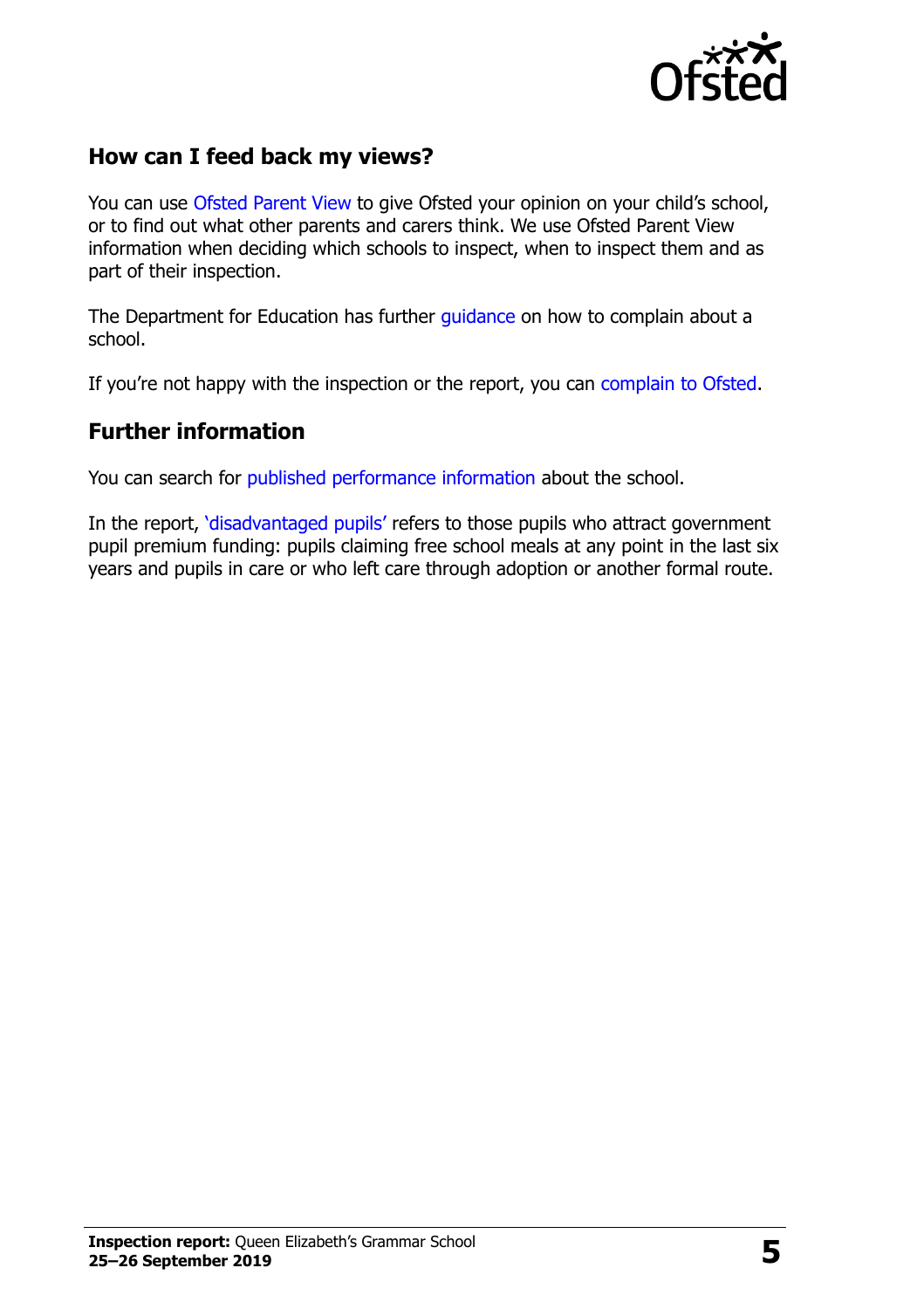

# **School details**

| Unique reference number                            | 141165                       |
|----------------------------------------------------|------------------------------|
| <b>Local authority</b>                             | <b>Blackburn with Darwen</b> |
| <b>Inspection number</b>                           | 10110914                     |
| <b>Type of school</b>                              | All-through                  |
| <b>School category</b>                             | Academy free school          |
| Age range of pupils                                | 4 to 19                      |
| <b>Gender of pupils</b>                            | Mixed                        |
| <b>Gender of pupils in sixth-form</b><br>provision | Mixed                        |
| Number of pupils on the school roll                | 1,202                        |
| Of which, number on roll in the<br>sixth form      | 133                          |
| <b>Appropriate authority</b>                       | Board of trustees            |
| <b>Chair of trust</b>                              | Mr David Peat                |
| <b>Headteacher</b>                                 | Mrs Claire Gammon            |
| Website                                            | www.qegsblackburn.com        |
| Date of previous inspection                        | 17-18 March 2017             |

# **Information about this school**

- The school converted from an independent day school to an academy free school in September 2014. Since then, the number of pupils on roll has grown significantly.
- The school uses no alternative provision.

### **Information about this inspection**

We carried out this inspection under section 5 of the Education Act 2005.

- During the inspection, we spoke formally with pupils about their work and school life. We also spoke with pupils during lessons and around the school site. Meetings were held with senior leaders, middle leaders, governors and teachers, including those who are new to the profession.
- We reviewed documentation, which included leaders' evaluation of the school's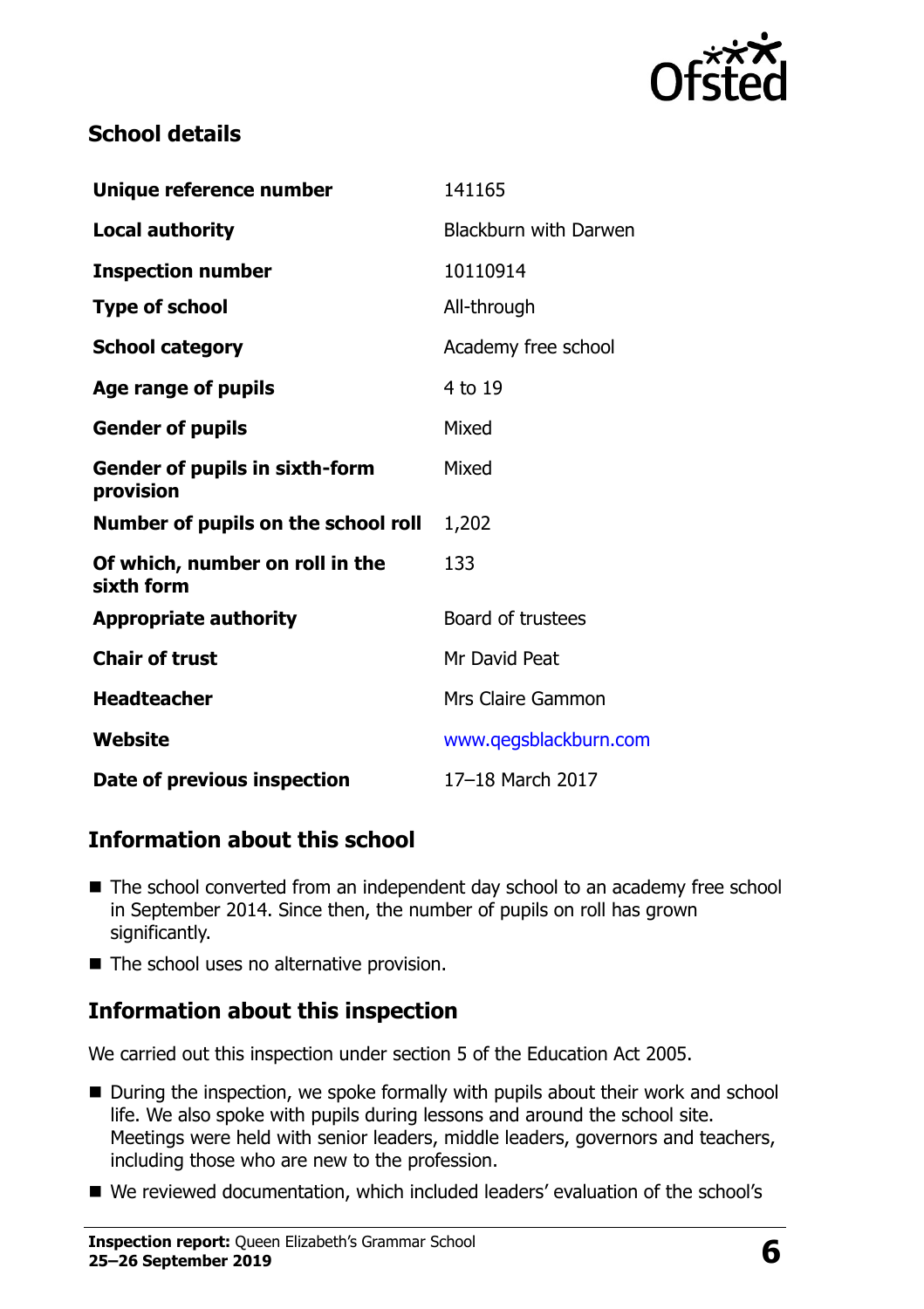

strengths and areas for improvement, and the school development plan. Information regarding attendance and behaviour was also looked at.

- We considered the views expressed by parents in the 72 responses to Ofsted's survey, Parent View, as well as comments received via the text facility on Parent View. We considered the 229 responses to the questionnaire for pupils and the 67 responses to the staff questionnaire.
- The inspection focused deeply on mathematics, art, history, science and reading. In these subjects, we met with subject leaders, visited lessons, spoke with pupils, met with teaching staff and looked at pupils' work. Other subjects were also considered as part of the inspection.
- We reviewed a range of documentation about safeguarding, including the school's record of checks undertaken on newly appointed staff.

#### **Inspection team**

| Will Smith, lead inspector | Her Majesty's Inspector |
|----------------------------|-------------------------|
| Amanda Stringer            | Her Majesty's Inspector |
| Julie Bather               | Ofsted Inspector        |
| Kathleen McArthur          | Ofsted Inspector        |
| David Hampson              | Ofsted Inspector        |